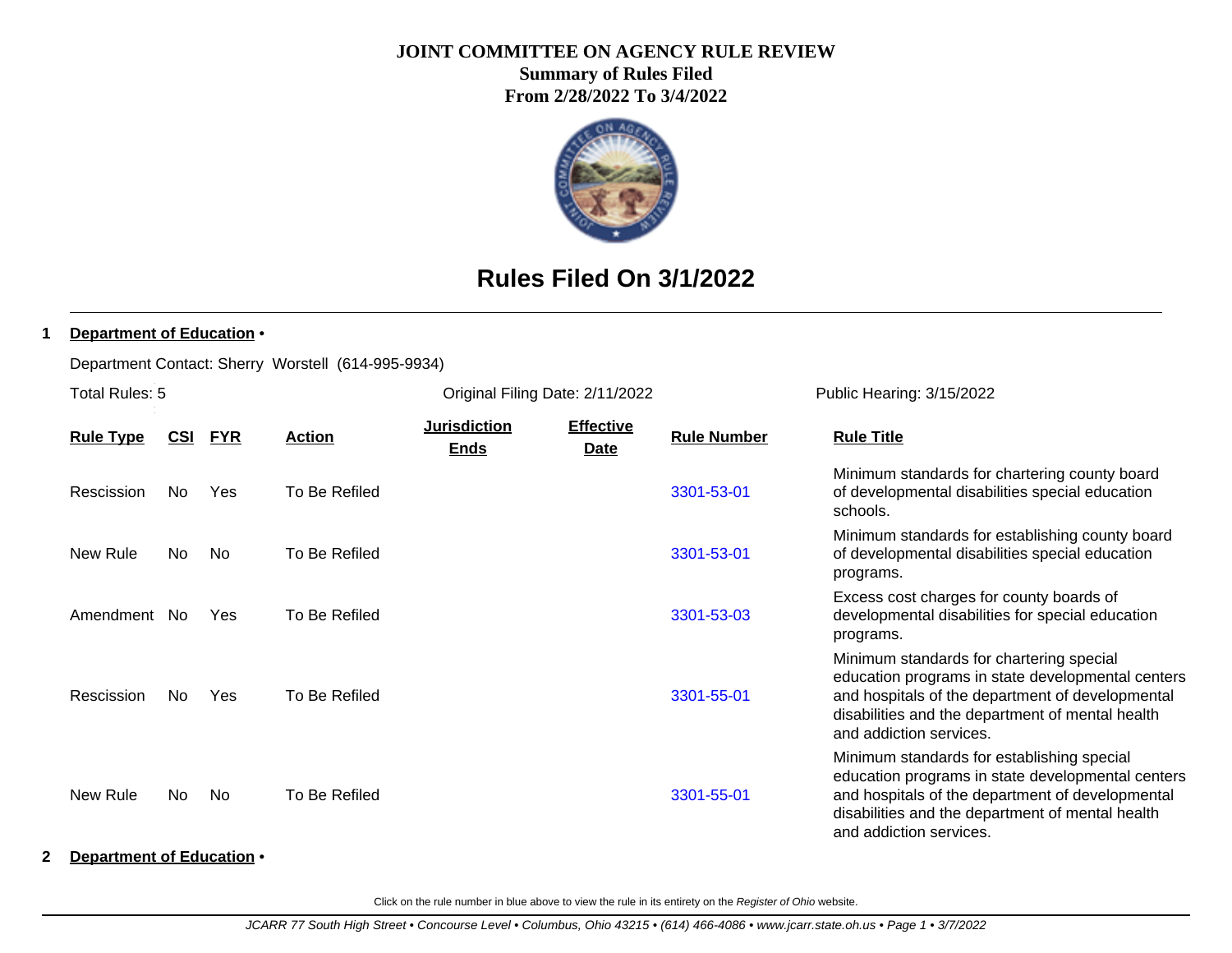Department Contact: Sherry Worstell (614-995-9934)

|   | Total Rules: 5                                  |            |            |                                                                    | Original Filing Date: 2/11/2022    |                                 |                    | Public Hearing: 3/15/2022                                                                                                                                                                                                          |  |  |
|---|-------------------------------------------------|------------|------------|--------------------------------------------------------------------|------------------------------------|---------------------------------|--------------------|------------------------------------------------------------------------------------------------------------------------------------------------------------------------------------------------------------------------------------|--|--|
|   | <b>Rule Type</b>                                | <u>CSI</u> | <b>FYR</b> | <b>Action</b>                                                      | <b>Jurisdiction</b><br><b>Ends</b> | <b>Effective</b><br><b>Date</b> | <b>Rule Number</b> | <b>Rule Title</b>                                                                                                                                                                                                                  |  |  |
|   | Rescission                                      | No.        | Yes        | <b>Revised Filing</b>                                              | 4/17/2022                          |                                 | 3301-53-01         | Minimum standards for chartering county board<br>of developmental disabilities special education<br>schools.                                                                                                                       |  |  |
|   | New Rule                                        | <b>No</b>  | No         | <b>Revised Filing</b>                                              | 4/17/2022                          |                                 | 3301-53-01         | Minimum standards for establishing county board<br>of developmental disabilities special education<br>programs.                                                                                                                    |  |  |
|   | Amendment No                                    |            | Yes        | <b>Revised Filing</b>                                              | 4/17/2022                          |                                 | 3301-53-03         | Excess cost charges for county boards of<br>developmental disabilities for special education<br>programs.                                                                                                                          |  |  |
|   | Rescission                                      | No         | Yes        | <b>Revised Filing</b>                                              | 4/17/2022                          |                                 | 3301-55-01         | Minimum standards for chartering special<br>education programs in state developmental centers<br>and hospitals of the department of developmental<br>disabilities and the department of mental health<br>and addiction services.   |  |  |
|   | New Rule                                        | No         | No         | <b>Revised Filing</b>                                              | 4/17/2022                          |                                 | 3301-55-01         | Minimum standards for establishing special<br>education programs in state developmental centers<br>and hospitals of the department of developmental<br>disabilities and the department of mental health<br>and addiction services. |  |  |
| 3 | Ohio Department of Medicaid .                   |            |            |                                                                    |                                    |                                 |                    |                                                                                                                                                                                                                                    |  |  |
|   | Department Contact: Tommi Potter (614-752-3877) |            |            |                                                                    |                                    |                                 |                    |                                                                                                                                                                                                                                    |  |  |
|   | <b>Total Rules: 2</b>                           |            |            |                                                                    | Original Filing Date: 3/1/2022     |                                 |                    | Public Hearing:                                                                                                                                                                                                                    |  |  |
|   | <b>Rule Type</b>                                | CSI        | <b>FYR</b> | <b>Action</b>                                                      | <b>Jurisdiction</b><br><b>Ends</b> | <b>Effective</b><br><b>Date</b> | <b>Rule Number</b> | <b>Rule Title</b>                                                                                                                                                                                                                  |  |  |
|   | New Rule                                        | No         | No         | Emergency<br>Filing                                                | 6/29/2022                          | 3/1/2022                        | 5160-1-90          | One-time medicaid provider relief payments: home<br>and community based waiver providers.                                                                                                                                          |  |  |
|   | New Rule                                        | No         | No         | Emergency<br>Filing                                                | 6/29/2022                          | 3/1/2022                        | 5160-1-91          | One-time medicaid provider relief payments:<br>licensed residential care facilities.                                                                                                                                               |  |  |
| 4 |                                                 |            |            | State Board of Pharmacy . Terminal Distributors of Dangerous Drugs |                                    |                                 |                    |                                                                                                                                                                                                                                    |  |  |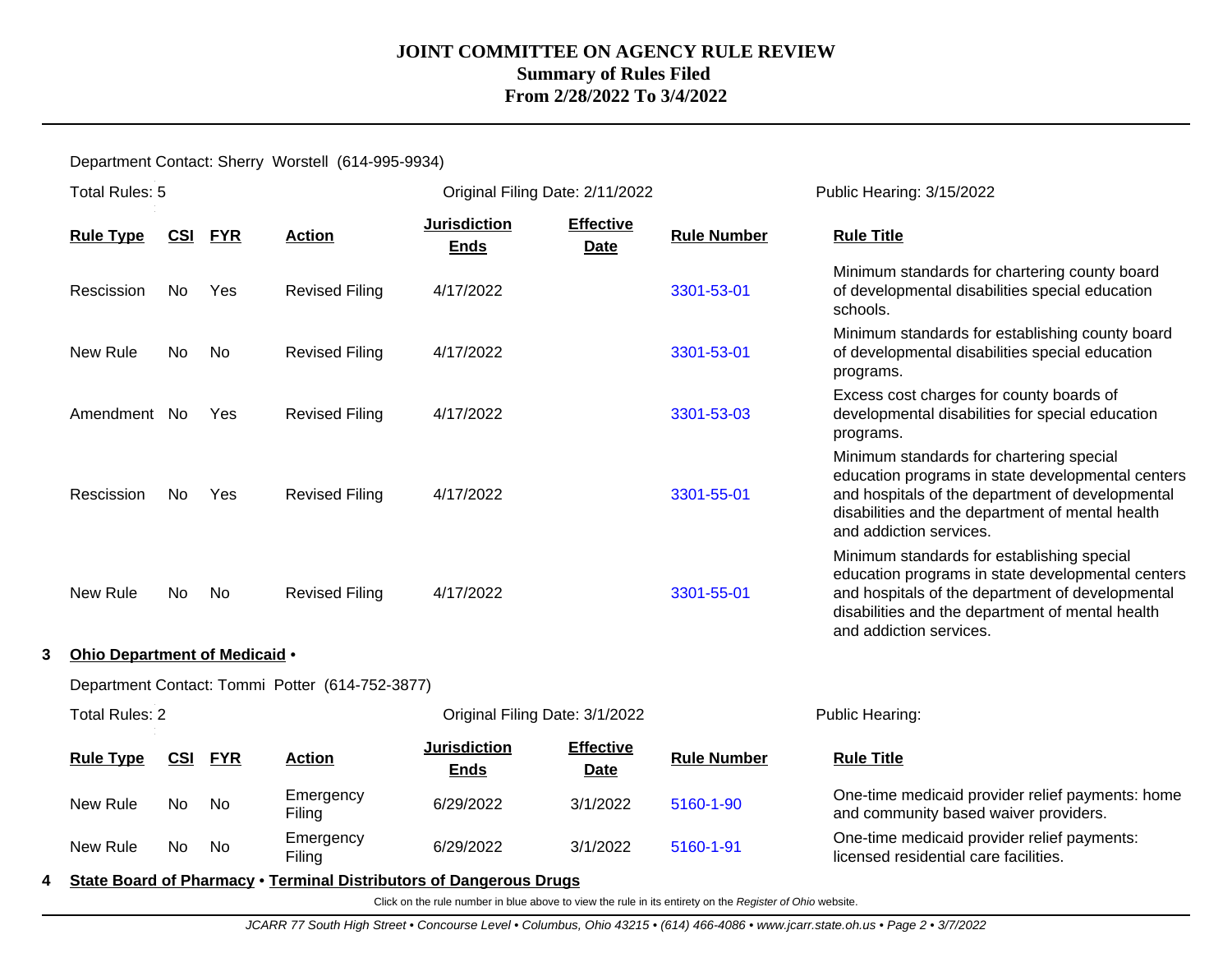### Department Contact: Alexandra Simon (614-502-7161)

| <b>Total Rules: 1</b> |     |            |              | Original Filing Date: 7/19/2021    |                          |                    | Public Hearing: 8/19/2021            |  |
|-----------------------|-----|------------|--------------|------------------------------------|--------------------------|--------------------|--------------------------------------|--|
| <b>Rule Type</b>      | CSI | <b>FYR</b> | Action       | <b>Jurisdiction</b><br><u>Ends</u> | <b>Effective</b><br>Date | <b>Rule Number</b> | <b>Rule Title</b>                    |  |
| New Rule              | Yes | No         | Final Filing |                                    | 3/11/2022                | 4729:5-3-20        | Pharmacy Pilot or Research Projects. |  |

# **Rules Filed On 3/2/2022**

#### **5 Department of Public Safety** •

Department Contact: Joseph Kirk (614-466-5605)

Total Rules: 30

Original Filing Date: 3/2/2022 Public Hearing:

| <b>Rule Type</b> | <b>CSI</b> | <b>FYR</b> | <b>Action</b> | <b>Jurisdiction</b><br><b>Ends</b> | <b>Effective</b><br><b>Date</b> | <b>Rule Number</b> | <b>Rule Title</b>                   |
|------------------|------------|------------|---------------|------------------------------------|---------------------------------|--------------------|-------------------------------------|
| No Change        | No         | Yes        | <b>FYR</b>    | 5/31/2022                          |                                 | 4501-23-01         | Referenced material.                |
| No Change        | No         | Yes        | <b>FYR</b>    | 5/31/2022                          |                                 | 4501-23-02         | Definitions.                        |
| No Change        | No         | Yes        | <b>FYR</b>    | 5/31/2022                          |                                 | 4501-23-04         | Application for moped registration. |
| No Change        | No         | Yes        | <b>FYR</b>    | 5/31/2022                          |                                 | 4501-23-05         | Brakes.                             |
| No Change        | No         | Yes        | <b>FYR</b>    | 5/31/2022                          |                                 | 4501-23-06         | Tires and wheel rims.               |
| No Change        | No         | Yes        | <b>FYR</b>    | 5/31/2022                          |                                 | 4501-23-07         | Steering.                           |
| No Change        | No         | Yes        | <b>FYR</b>    | 5/31/2022                          |                                 | 4501-23-08         | Fuel systems.                       |
| No Change        | No         | Yes        | <b>FYR</b>    | 5/31/2022                          |                                 | 4501-23-09         | Exhaust systems.                    |
| No Change        | No         | Yes        | <b>FYR</b>    | 5/31/2022                          |                                 | 4501-23-10         | Seat or saddle.                     |
| No Change        | No         | Yes        | <b>FYR</b>    | 5/31/2022                          |                                 | 4501-23-11         | Rear view mirror.                   |
| No Change        | <b>No</b>  | Yes        | <b>FYR</b>    | 5/31/2022                          |                                 | 4501-23-12         | Chain and belt guards.              |
| No Change        | No         | Yes        | <b>FYR</b>    | 5/31/2022                          |                                 | 4501-23-13         | Vehicle stand.                      |
| No Change        | No         | Yes        | <b>FYR</b>    | 5/31/2022                          |                                 | 4501-23-14         | Controls.                           |
| No Change        | No         | Yes        | <b>FYR</b>    | 5/31/2022                          |                                 | 4501-23-15         | Audible signaling device.           |
| No Change        | <b>No</b>  | Yes        | <b>FYR</b>    | 5/31/2022                          |                                 | 4501-23-16         | Width.                              |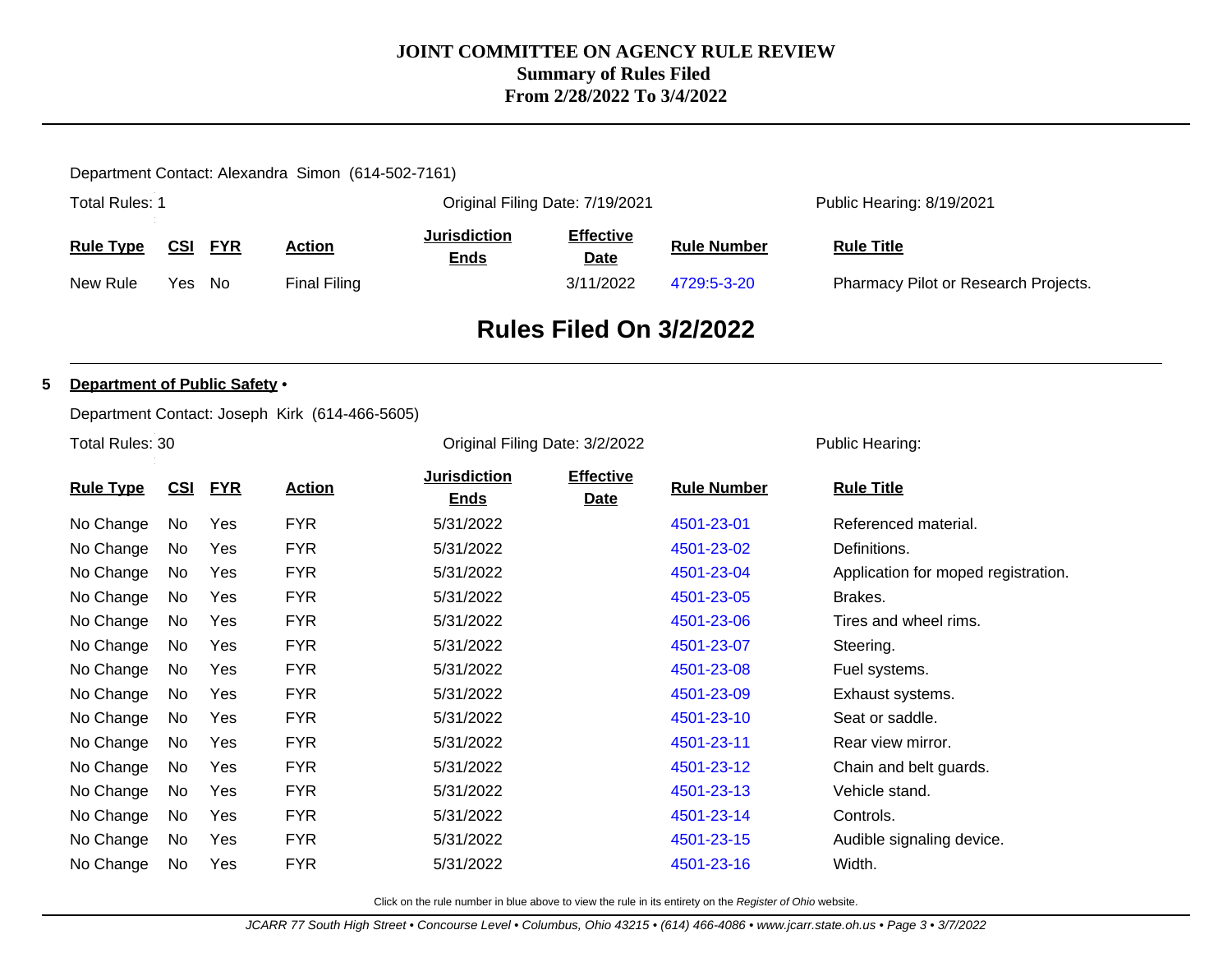| No. | Yes | <b>FYR</b> | 5/31/2022 | 4501-23-17 | Lighting equipment.                         |
|-----|-----|------------|-----------|------------|---------------------------------------------|
| No  | Yes | <b>FYR</b> | 5/31/2022 | 4501-23-18 | Headlamp indicator light.                   |
| No  | Yes | <b>FYR</b> | 5/31/2022 | 4501-23-19 | Assembly by person other than manufacturer. |
| No  | Yes | <b>FYR</b> | 5/31/2022 | 4501-23-20 | Procedure.                                  |
| No  | Yes | <b>FYR</b> | 5/31/2022 | 4501-23-21 | Parent must sign.                           |
| No  | Yes | <b>FYR</b> | 5/31/2022 | 4501-23-22 | Satisfactory evidence.                      |
| No  | Yes | <b>FYR</b> | 5/31/2022 | 4501-23-23 | Application form.                           |
| No  | Yes | <b>FYR</b> | 5/31/2022 | 4501-23-24 | Motorized bicycle license.                  |
| No. | Yes | <b>FYR</b> | 5/31/2022 | 4501-23-25 | Prohibited acts.                            |
| No  | Yes | <b>FYR</b> | 5/31/2022 | 4501-23-26 | Revocation of license.                      |
| No  | Yes | <b>FYR</b> | 5/31/2022 | 4501-23-27 | Surrender of license.                       |
| No  | Yes | <b>FYR</b> | 5/31/2022 | 4501-23-28 | Eye test.                                   |
| No  | Yes | <b>FYR</b> | 5/31/2022 | 4501-23-29 | Written test.                               |
| No. | Yes | <b>FYR</b> | 5/31/2022 | 4501-23-31 | Driver education not necessary.             |
| No  | Yes | <b>FYR</b> | 5/31/2022 | 4501-23-32 | Possession of license.                      |
|     |     |            |           |            |                                             |

# **Rules Filed On 3/3/2022**

| 6 Department of Developmental Disabilities .      |            |            |               |                                    |                                 |                    |                                                                     |  |  |  |
|---------------------------------------------------|------------|------------|---------------|------------------------------------|---------------------------------|--------------------|---------------------------------------------------------------------|--|--|--|
| Department Contact: Becky Phillips (614-644-7393) |            |            |               |                                    |                                 |                    |                                                                     |  |  |  |
| Total Rules: 2                                    |            |            |               | Original Filing Date: 1/4/2022     |                                 |                    | Public Hearing: 2/8/2022                                            |  |  |  |
| <b>Rule Type</b>                                  | <u>CSI</u> | <b>FYR</b> | <b>Action</b> | <b>Jurisdiction</b><br><b>Ends</b> | <b>Effective</b><br><b>Date</b> | <b>Rule Number</b> | <b>Rule Title</b>                                                   |  |  |  |
| Rescission                                        | Yes        | Yes        | To Be Refiled |                                    |                                 | 5123-2-06          | Development and implementation of behavioral<br>support strategies. |  |  |  |
| New Rule                                          | Yes No     |            | To Be Refiled |                                    |                                 | 5123-2-06          | Development and implementation of behavioral<br>support strategies. |  |  |  |
| Department of Education •                         |            |            |               |                                    |                                 |                    |                                                                     |  |  |  |

Department Contact: Sherry Worstell (614-995-9934)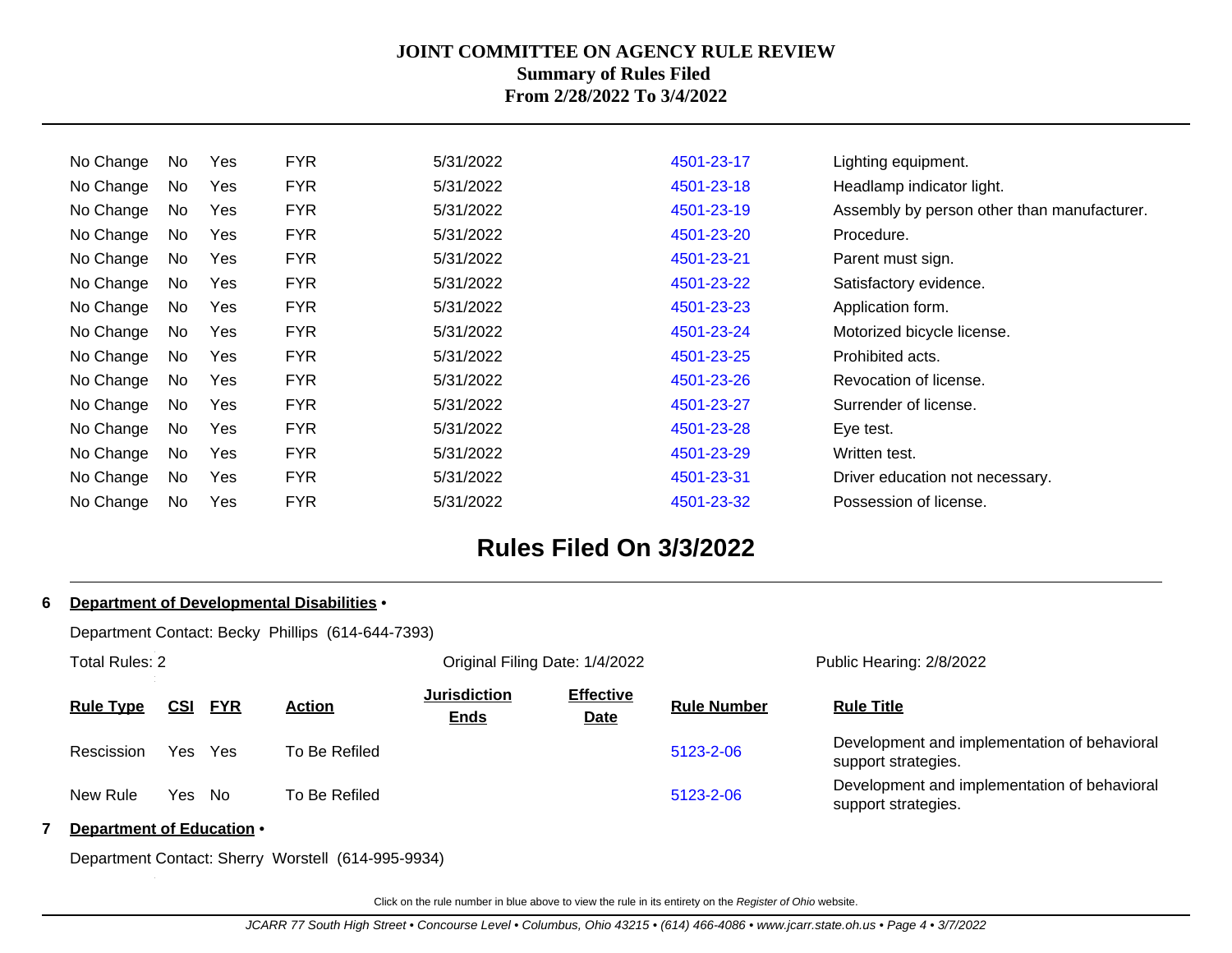|   | <b>Total Rules: 2</b>            |                |            |                                                                 | Original Filing Date: 3/3/2022     |                                 |                    | Public Hearing: 4/12/2022                                                                                             |
|---|----------------------------------|----------------|------------|-----------------------------------------------------------------|------------------------------------|---------------------------------|--------------------|-----------------------------------------------------------------------------------------------------------------------|
|   | <b>Rule Type</b>                 | <u>CSI</u>     | <b>FYR</b> | <b>Action</b>                                                   | <b>Jurisdiction</b><br><b>Ends</b> | <b>Effective</b><br><b>Date</b> | <b>Rule Number</b> | <b>Rule Title</b>                                                                                                     |
|   | Amendment Yes Yes                |                |            | <b>Original Filing</b>                                          | 5/7/2022                           |                                 | 3301-102-10        | Dropout prevention and recovery academic<br>performance rating and report card system.                                |
|   | New Rule                         | No.            | No.        | <b>Original Filing</b>                                          | 5/7/2022                           |                                 | 3301-107-01        | Afterschool child enrichment educational savings<br>accounts.                                                         |
| 8 | Department of Education .        |                |            |                                                                 |                                    |                                 |                    |                                                                                                                       |
|   |                                  |                |            | Department Contact: Sherry Worstell (614-995-9934)              |                                    |                                 |                    |                                                                                                                       |
|   | <b>Total Rules: 2</b>            |                |            |                                                                 | Public Hearing:                    |                                 |                    |                                                                                                                       |
|   | <b>Rule Type</b>                 | <b>CSI FYR</b> |            | <b>Action</b>                                                   | <b>Jurisdiction</b><br><b>Ends</b> | <b>Effective</b><br><b>Date</b> | <b>Rule Number</b> | <b>Rule Title</b>                                                                                                     |
|   | No Change                        | Yes Yes        |            | <b>FYR</b>                                                      | 6/1/2022                           |                                 | 3301-102-11        | Dropout prevention and recovery schools'<br>assessment of growth in student achievement.                              |
|   | No Change Yes Yes                |                |            | <b>FYR</b>                                                      | 6/1/2022                           |                                 | 3301-102-12        | Standards for awarding an overall report card<br>designation to dropout prevention and recovery<br>community schools. |
| 9 |                                  |                |            | Department of Job and Family Services . Division of Food Stamps |                                    |                                 |                    |                                                                                                                       |
|   |                                  |                |            | Department Contact: Michael Lynch (614-466-4605)                |                                    |                                 |                    |                                                                                                                       |
|   | <b>Total Rules: 1</b>            |                |            |                                                                 | Original Filing Date: 3/3/2022     |                                 |                    | Public Hearing: 4/12/2022                                                                                             |
|   | <b>Rule Type</b>                 | <b>CSI FYR</b> |            | <b>Action</b>                                                   | <b>Jurisdiction</b><br><b>Ends</b> | <b>Effective</b><br><b>Date</b> | <b>Rule Number</b> | <b>Rule Title</b>                                                                                                     |
|   | Amendment No                     |                | <b>Yes</b> | <b>Original Filing</b>                                          | 5/7/2022                           |                                 | 5101:4-3-09        | Food assistance: Ohio works first assistance<br>groups.                                                               |
|   | 10 Department of Public Safety . |                |            |                                                                 |                                    |                                 |                    |                                                                                                                       |
|   |                                  |                |            | Department Contact: Joseph Kirk (614-466-5605)                  |                                    |                                 |                    |                                                                                                                       |
|   | <b>Total Rules: 2</b>            |                |            |                                                                 | Original Filing Date: 2/4/2022     |                                 |                    | Public Hearing: 3/7/2022                                                                                              |
|   | <b>Rule Type</b>                 | <b>CSI</b>     | <b>FYR</b> | Action                                                          | <b>Jurisdiction</b><br>Ends        | <b>Effective</b><br><b>Date</b> | <b>Rule Number</b> | <b>Rule Title</b>                                                                                                     |